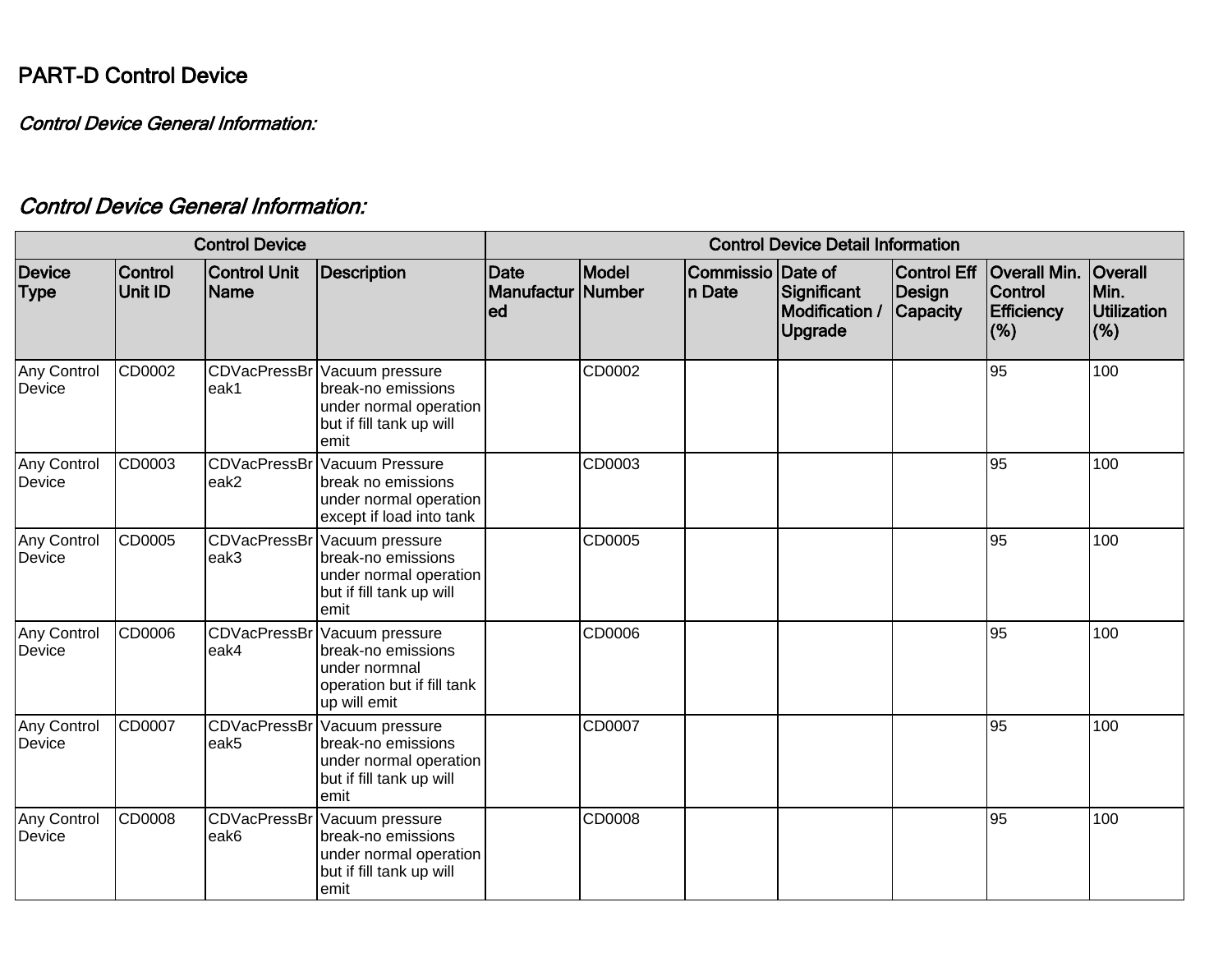| Any Control<br>Device | CD0009 | leak7 | CDVacPressBr   Vacuum pressure<br>Ibreak-no emissions<br>under normal operation<br>but if fill tank up will<br>lemit | CD0009 |  | 95  | 100 |
|-----------------------|--------|-------|----------------------------------------------------------------------------------------------------------------------|--------|--|-----|-----|
| Any Control<br>Device | CD0010 | leak8 | CDVacPressBr   Vacuum pressure<br>break-no emissions<br>under normal operation<br>but if fill tank up will<br>lemit  | CD0010 |  | 95  | 100 |
| Any Control<br>Device | CD0011 | lak9  | CDVacPresBre   Vacuum pressure<br>break-no emissions<br>under normal operation<br>but if fill tank up will<br>lemit  | CD0011 |  | 95  | 100 |
| Any Control<br>Device | CD0012 | lak10 | CDVacPresBre   Vacuum pressure<br>break-no emissions<br>under normal operation<br>but if fill tank up will<br>lemit  | CD0012 |  | 195 | 100 |

## Associated Controlled Pollutant List: Control Device Controlled Pollutant List Control Unit ID Control Unit Name Pollutant Type Pollutant Code Pollutant Name Control Efficiency CD0002 CDVacPressBreak1 CAP VOC VOC 95 CD0003 CDVacPressBreak2 CAP VOC VOC VOC 95 CD0005 CDVacPressBreak3 CAP VOC VOC 95 CD0006 CDVacPressBreak4 CAP VOC VOC 95 CD0007 CDVacPressBreak5 CAP VOC VOC 95 CD0008 CDVacPressBreak6 CAP VOC VOC 95 CD0009 CDVacPressBreak7 CAP VOC VOC 95 CD0010 CDVacPressBreak8 CAP VOC VOC 95 CD0011 CDVacPresBreak9 CAP VOC VOC 95 CD0012 CDVacPresBreak10 CAP VOC VOC 95

Disposal of Waste and Effluents Arising from Control Device